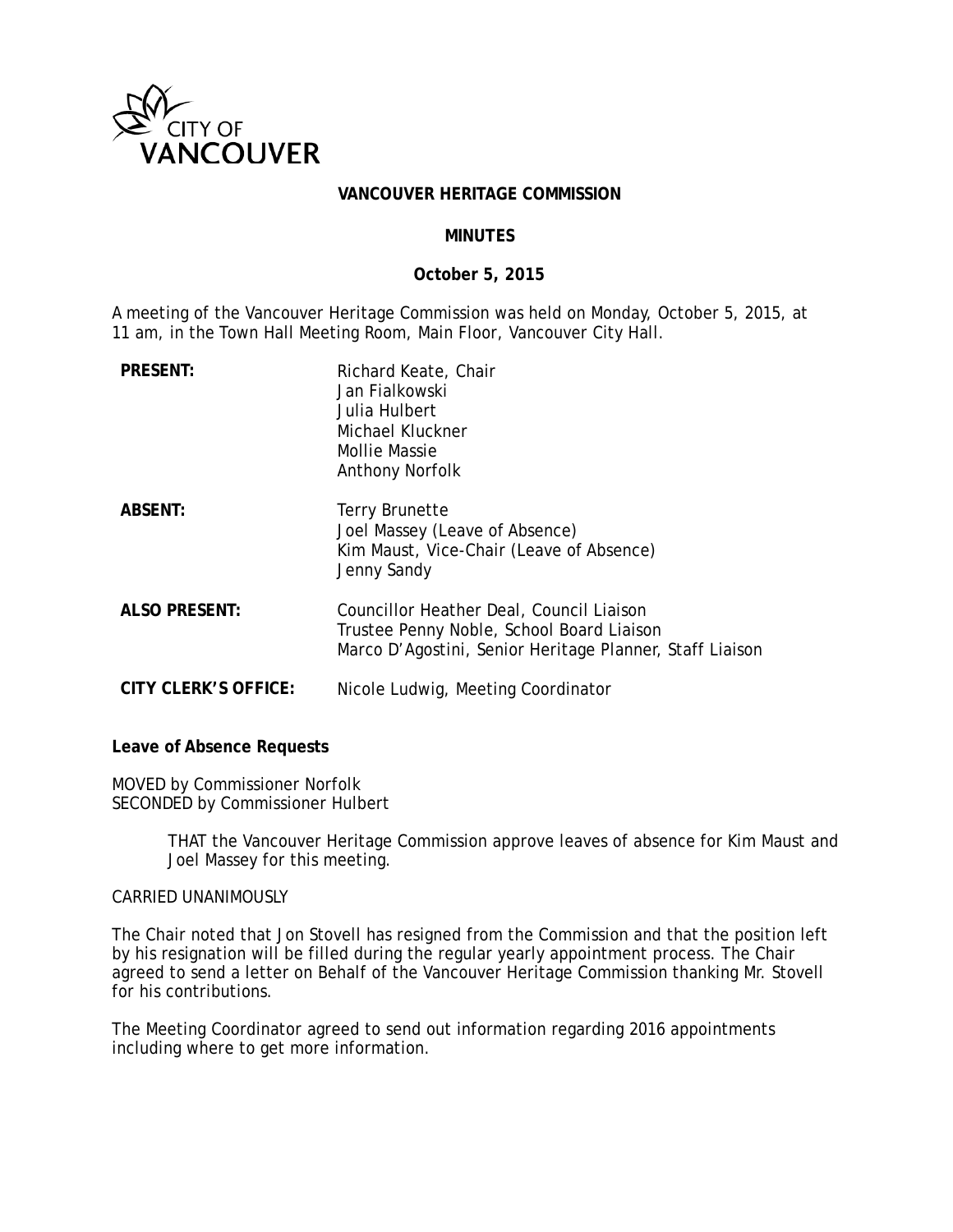## **Approval of Minutes**

MOVED by Commissioner Norfolk SECONDED by Commissioner Fialkowski

> THAT the minutes of the September 14, 2015, Vancouver Heritage Commission meeting be approved.

CARRIED UNANIMOUSLY

**1. Business Arising from the Minutes**

None.

- **2. Conservation Review**
- **(a) 809 West 23rd Avenue – AMORC Temple Rezoning VHR 'C' (proposed)**

### Applicant:

- Paul Philips, EDG Homes
- Jonathan Goodwill, JH Homes
- Donald Luxton, Donald Luxton & Associates

Staff:

- James Boldt, Heritage Group
- Michelle McGuire, Rezoning Planner

Staff and the applicant team presented the application, and responded to questions.

MOVED by Commissioner Kluckner SECONDED by Commissioner Fialkowski

> THAT the Vancouver Heritage Commission supports the rehabilitation and adaptive reuse for 809 West 23<sup>rd</sup> Avenue (the former AMORC Temple), as presented at its meeting on October 5, 2015, and suggests the following:

- further design development on the east dormer and consideration of restoring the south façade to its 1927 design;
- consideration of redesigning the muntin pattern of the east façade windows;
- redesigning the addition to make it more subordinate and compatible; and
- use of cedar shingles instead of duroid.

CARRIED UNANIMOUSLY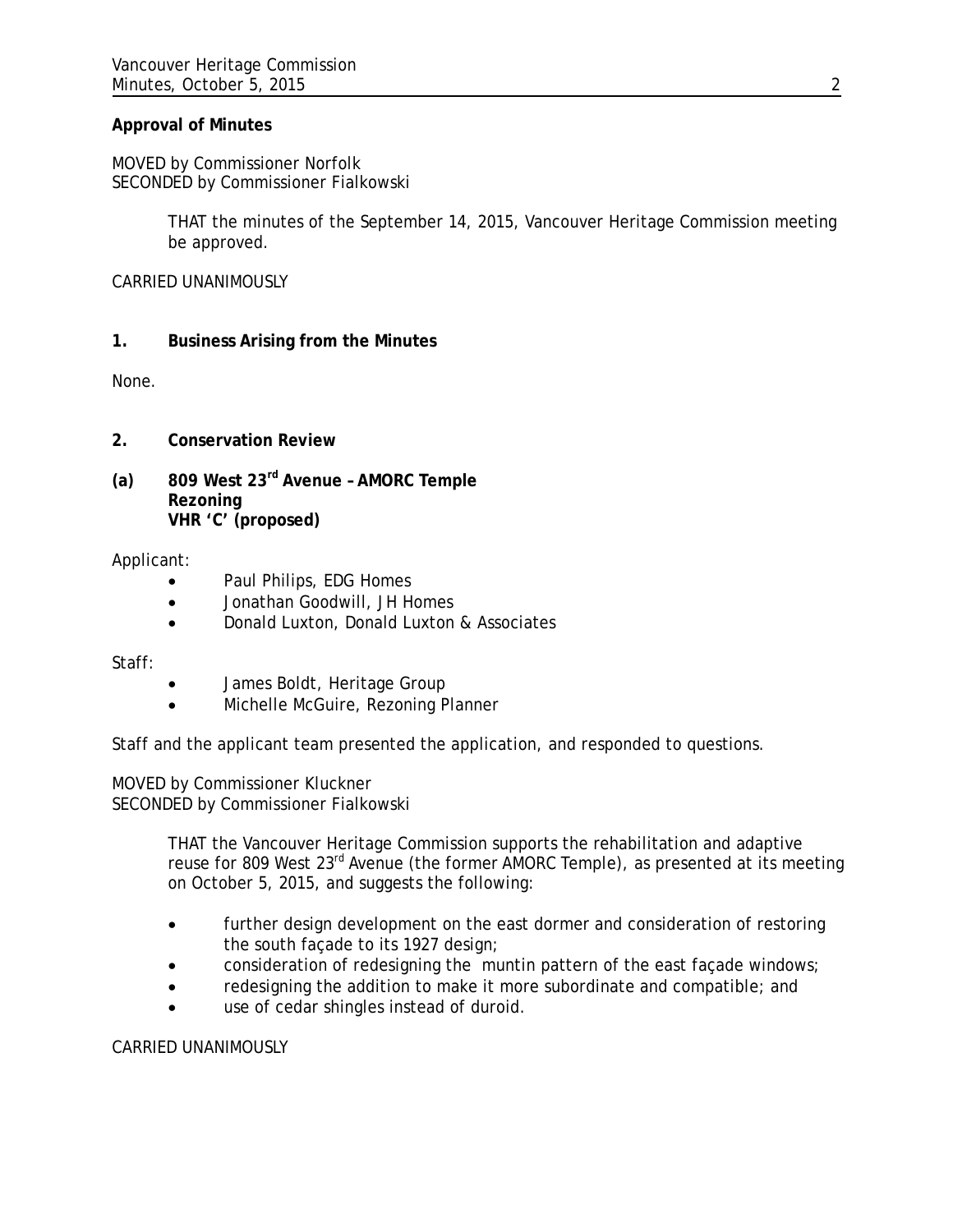#### *\* \* \* \* \**

*The Commission recessed at 11:50 am and reconvened at 12:07 pm.*

*\* \* \* \* \**

# **3. Heritage Action Plan Update**

Staff:

- Marco D'Agostini, Senior Heritage Planner
- Tanis Knowles Yarnell, Heritage Planner

## Consultant**:**

• Donald Luxton, Donald Luxton & Associates

Staff and Mr. Luxton provided an update on the implementation of the Heritage Action Plan, including:

- review of the First Shaughnessy Heritage Conservation Area approval;
- status update on the Character Home Zoning Review; and
- Current status of the Heritage Register Upgrade and Heritage Conservation Program Review, including an overview of content in development, consultation process, and discussion of best practices from other communities.

Mr. Luxton noted that recommendations regarding the Heritage Action Plan will be submitted to staff by the end of the year, and presented to City Council in 2016.

## MOVED by Commissioner Keate SECONDED by Commissioner Fialkowski

THAT the Vancouver Heritage Commission thank Council, staff and consultants for their work on the First Shaughnessy Heritage Conservation Area.

# CARRIED UNANIMOUSLY

# **4. Statement of Significance and Vancouver Heritage Register**

Hugh McLean, Heritage Planner, provided a report on the Statement of Significance and Vancouver Heritage Register Subcommittee meeting held on September 21, 2015, regarding the following projects:

- Railtown Industrial Area
- 1417 East 10th Avenue Philion Residence

MOVED by Commissioner Norfolk SECONDED by Commissioner Massie

> A. THAT the Vancouver Heritage Commission requests that the Context Statement for the Railtown Industrial Area be referred back to the consultant for revisions.